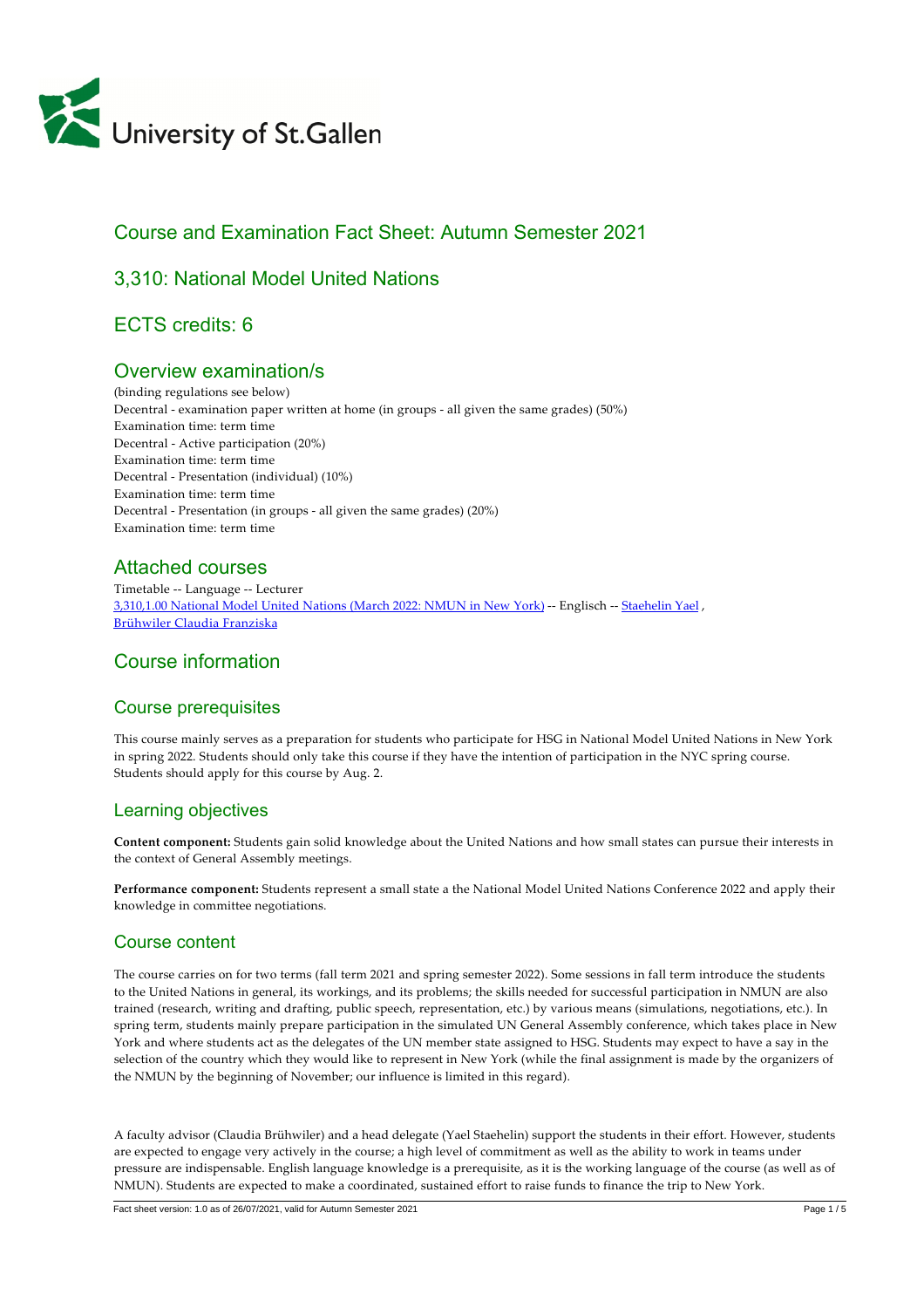

# Course structure and indications of the learning and teaching design

#### **Structure:**

The class will alter between weekly meetings and block meetings, with the latter giving Delegates enough time to get used to the conference format and run simulations. Some class sessions take place in fall term; additional meetings take place in spring term depending on need. Day trips are planned, most likely to take place in fall 2021 (and, of course, the week-long trip to New York), but are subject to confirmation. Further information on NMUN is available at[<www.nmun.org>](http://www.nmun.org/)or our webpage: [<www.nmun.ch>.](http://www.nmun.ch/)

**Teaching desing:** A variety of didactic approaches will be used in this class. Simulations of committee sessions provide students with hands‑on experience and allow them to hone their negotiation and speaking skills. Traditional input lectures, games, and student-led discussions enrich the learning experience.

### Course literature

Reading materials will be made available electronically as the course proceeds. In addition, students will have to read *The United Nations: A Very Short Introduction.*

#### Additional course information

This workshop is scheduled to be taught face to face in the autumn semester. In the case that this course should be disrupted due to the coronavirus pandemic, the workshop will take place online. All examination formats will remain the same.

# Examination information

## Examination sub part/s

## 1. Examination sub part (1/4)

#### Examination time and form

Decentral - examination paper written at home (in groups - all given the same grades) (50%) Examination time: term time

Remark Position Paper, 2 page-paper

Examination-aid rule Term papers

Written work must be written without outside help according to the known citation standards, and a declaration of authorship must be attached, which is available as a template on the StudentWeb.

Documentation (quotations, bibliography, etc.) must be carried out universally and consistently according to the requirements of the chosen/specified citation standard such as e.g. APA or MLA.

The legal standard is recommended for legal work (cf. by way of example: FORSTMOSER, P., OGOREK R., SCHINDLER B., Juristisches Arbeiten: Eine Anleitung für Studierende (the latest edition in each case), or according to the recommendations of the Law School).

The reference sources of information (paraphrases, quotations, etc.) that has been taken over literally or in the sense of the original text must be integrated into the text in accordance with the requirements of the citation standard used. Informative and bibliographical notes must be included as footnotes (recommendations and standards e.g. in METZGER, C., Lern- und Arbeitsstrategien (latest edition)).

For all written work at the University of St.Gallen, the indication of page numbers is mandatory, regardless of the standard chosen. Where page numbers are missing in sources, the precise designation must be made differently: chapter or section title, section number, article, etc.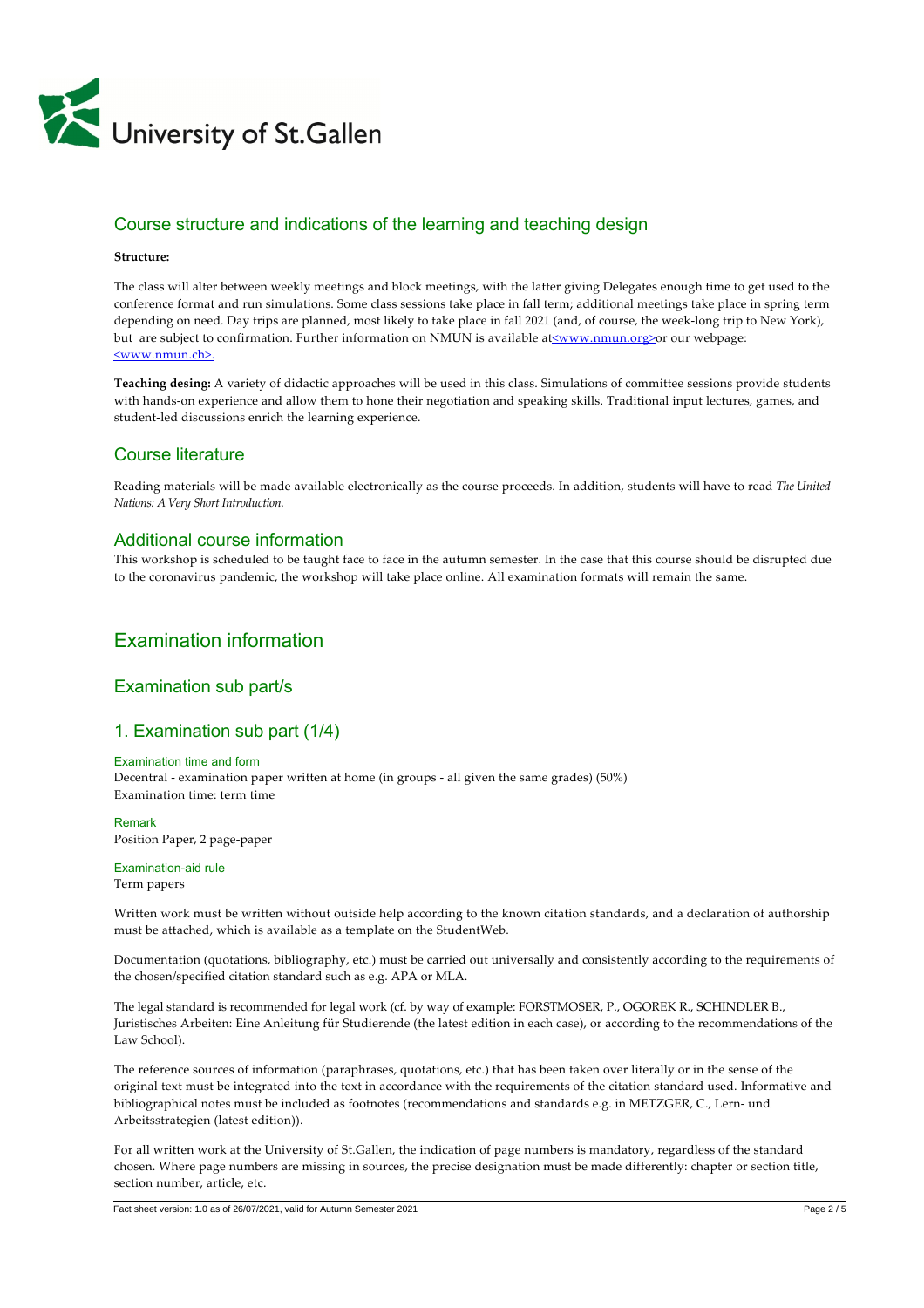

#### Supplementary aids Aids will be discussed in class and made available to all Delegates.

#### Examination languages

Question language: English Answer language: English

# 2. Examination sub part (2/4)

#### Examination time and form

Decentral ‑ Active participation (20%) Examination time: term time

Remark passive and active course attendance

## Examination-aid rule

Active classroom participation

In the "Active classroom participation" examination form, regular participation in class is assessed.

The assessment criteria can be as follows:

- Requests to speak enrich the discussion (productive) / requests to speak disturb the discussion (counterproductive);
- Requests to speak are correct/requests to speak are incorrect;
- Requests to speak are frequent/average/rare;
- No requests to speak, but students follow the lesson/no requests to speak and students do not noticeably follow the lessons.

#### Supplementary aids

‑‑

#### Examination languages

Question language: English Answer language: English

## 3. Examination sub part (3/4)

Examination time and form Decentral ‑ Presentation (individual) (10%) Examination time: term time

#### Remark Mini‑simulation

### Examination-aid rule Presentations In presentations, aids for visual presentation can be used. These aids can be specified or restricted by the lecturers.

## Supplementary aids Delegates will be able to use all the aids that will also be available to them during the New York Conference.

Examination languages Question language: English Answer language: English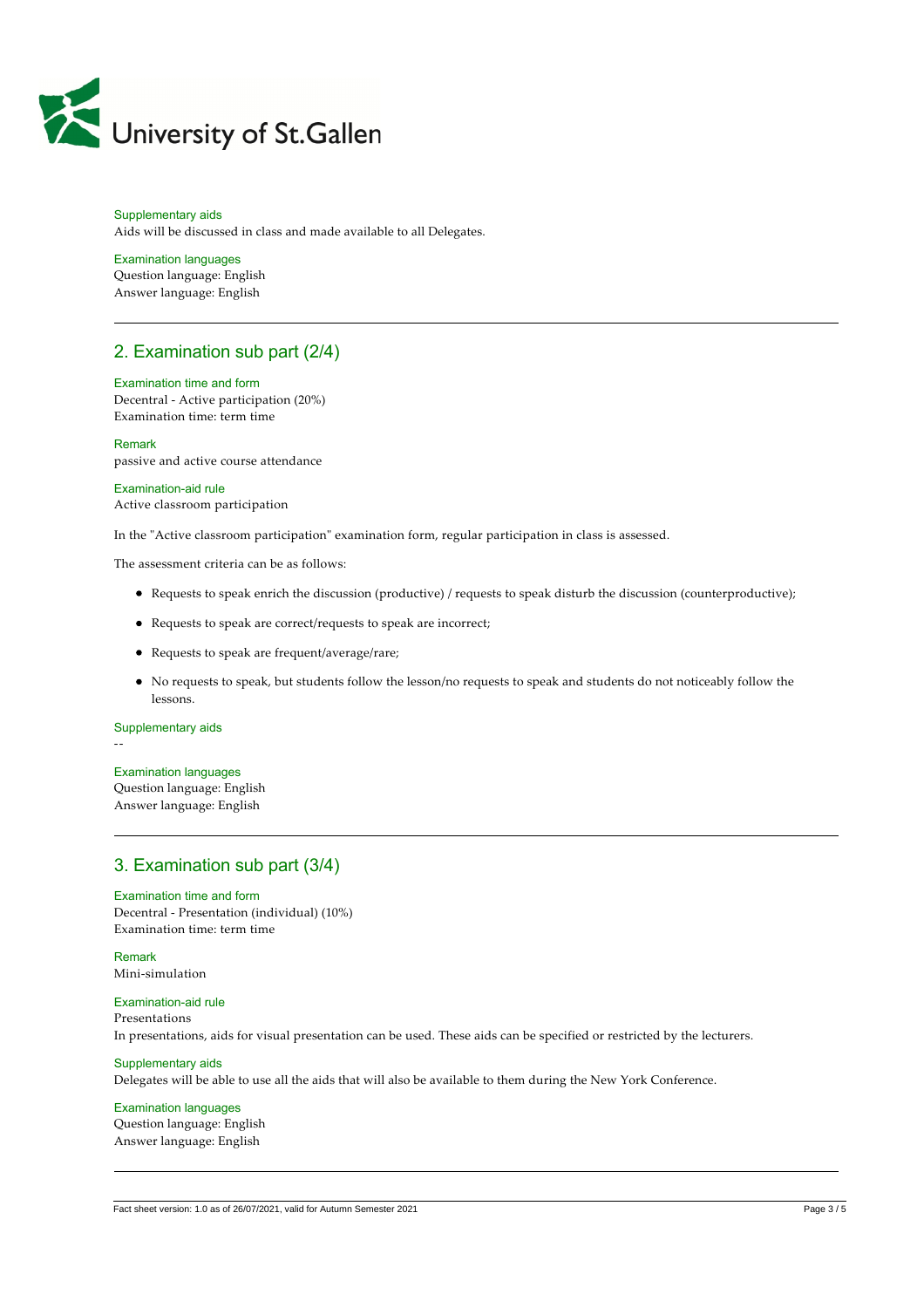

## 4. Examination sub part (4/4)

#### Examination time and form

Decentral ‑ Presentation (in groups ‑ all given the same grades) (20%) Examination time: term time

#### Remark

Poster Presentation (20% of final grade)

### Examination-aid rule

Presentations In presentations, aids for visual presentation can be used. These aids can be specified or restricted by the lecturers.

#### Supplementary aids

The format of both the posters and the hand-outs will be defined in class.

#### Examination languages Question language: English Answer language: English

## Examination content

- Poster Presentation [20% of final grade]: in groups of 4 poster, presentation, and hand-out on select aspect of «our» countryʹs culture, history, politics etc.
- Mini-simulation [10% of final grade]
- Position Paper [50% of final grade]: 2 page‑paper to be submitted to the NMUN conference; written in groups of two; usually needs to be written during the Christmas break; deadline depends on NMUN timeline
- Participation [20% of final grade; passive and active course attendance, including presentation of conference achievements plus taking care of your responsibilities as a co-organizer]

## Examination relevant literature

Some readings will be made available on Canvas (for fall term: no later than December 22, 2021). In Addition, students are expected to read *The United Nations: A Very Short Introduction*.

Details will be sent out via e-mail